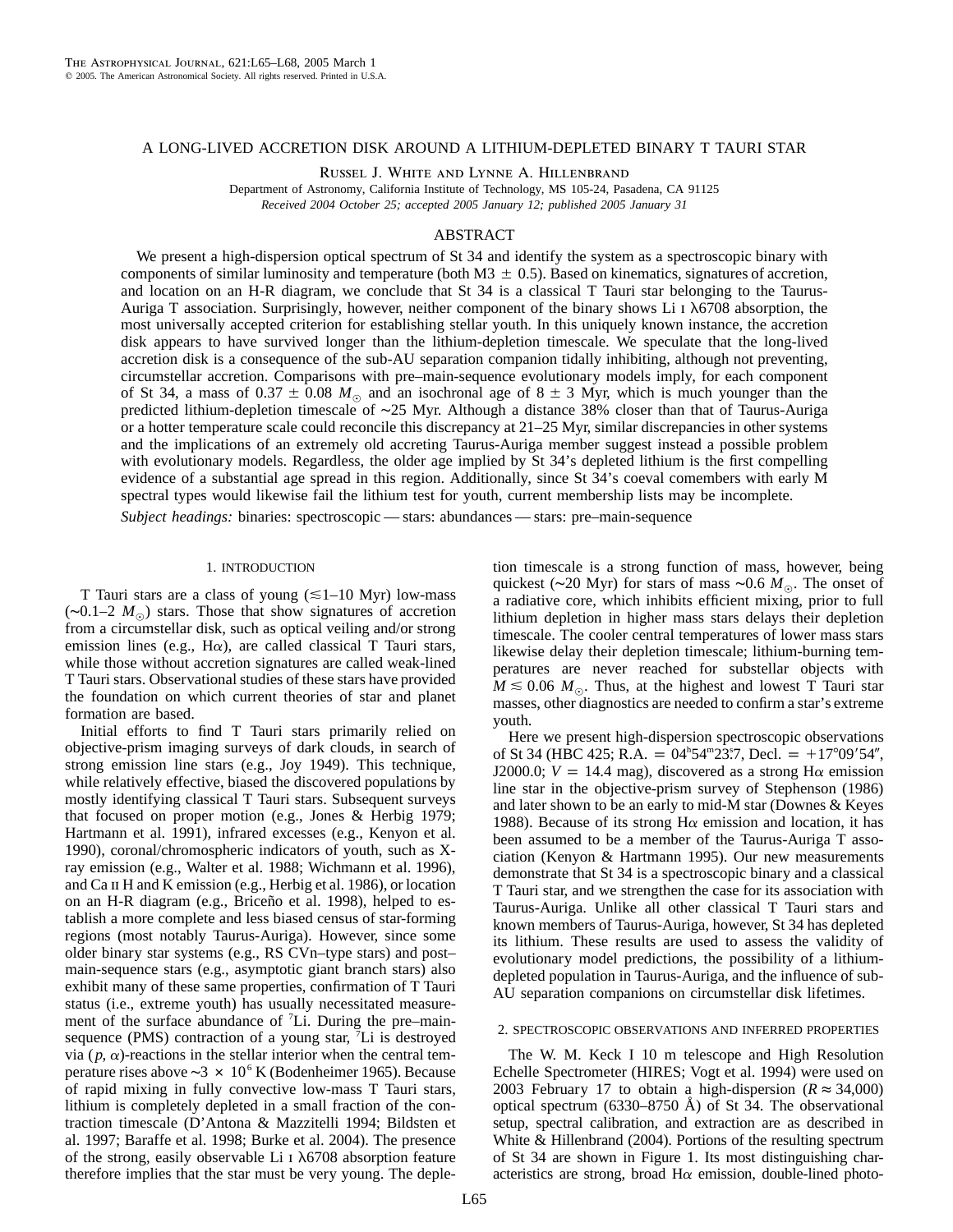

Fig. 1.—Portions of the Keck/HIRES spectrum of St 34 showing the strong, broad Ha emission profile (*left panel*) and two temperature-sensitive regions (*middle and right panels*); the wavelength scales are the same in all panels. The bar under the H $\alpha$  profile indicates a velocity width of 500 km s<sup>-1</sup> . A synthetic spectroscopic binary, composed of two M3 dwarf stars, and the M3 weak-lined T Tauri star TWA 8a are also shown for comparison. St 34 shows no lithium in its spectrum.

spheric features (implying binarity), and no Li  $\overline{1}$   $\lambda$ 6708 absorption. A Li I equivalent width (EW) upper limit of  $0.06 \text{ Å}$  for each spectroscopic component is determined by the size of features in the pseudocontinuum.

The stellar properties of St 34 are determined from an analysis of each component's spectral features.<sup>1</sup> The procedure is described in White & Hillenbrand (2004), but is tailored here for the analysis of a spectroscopic binary. Visual inspection of St 34's spectrum reveals that the two components are of similar brightness, well separated in velocity, and are slowly rotating. This allows a more independent analysis of each component. Radial velocities and v sin *i* values are measured by fitting the two peaks of the cross-correlation function determined using nonrotating early and mid-M dwarf templates. Each component's spectral type, system flux ratio, and continuum excess [or veiling, defined as  $r = F_{\text{excess}}/(F_{\text{prim}} + F_{\text{sec}})$ ] are determined simultaneously by comparisons with synthetic spectroscopic binaries generated by combining dwarf standards at the appropriate radial and rotational velocities. For the synthetic spectra, the spectral type of each component is allowed to vary from M0 to M5, the flux ratio from 0.5 to 2.0, and the continuum excess from 0.0 to 2.0. The best fit is determined by minimizing rms differences between St 34 and a synthetic binary spectrum over several temperature-sensitive regions (see White & Hillenbrand 2004 for details). The components have the same spectral type (both M3  $\pm$  0.5) and are of similar brightness. The primary is assumed to be the star that is slightly  $(10\% \pm 4\%)$  brighter at 6500 Å. Although the composite St 34 system appears to have a small amount of continuum excess at 6500 Å  $(r_{6500} = 0.13 \pm 0.05)$ , it is not possible to tell if this excess is associated with only one or both of the components. No continuum excess is detected at longer wavelengths  $(r_{\rm 8.400} < 0.09)$ . Weak, narrow He *I*  $\lambda$ 6678 and Ca II  $\lambda$  $\lambda$ 8498, 8662 emission is observed (Fig. 1), but not forbidden line emission (e.g., EW [S II]  $\lambda\lambda$ 6716, 6731 < 0.05 Å). Table 1 summarizes the spectroscopic properties of St 34.

### 3. EVIDENCE OF ADOLESCENCE

The H $\alpha$  emission line profile of St 34 is both strong (EW =  $-51.6$  Å) and broad (full width at 10% of the peak  $= 512$ 

TABLE 1 Spectroscopic Properties of St 34

| Parameter                                                                    | System           | Primary         | Secondary       |
|------------------------------------------------------------------------------|------------------|-----------------|-----------------|
| Obs. Julian Date                                                             | 2,452,688.85     | $\ddotsc$       | .               |
| EW (H $\alpha$ ) (Å)                                                         | $-51.6$          | $\cdots$        | $\cdots$        |
| $H\alpha$ 10% width (km s <sup>-1</sup> )                                    | 512              | $\ldots$        | $\cdots$        |
| EW (Li I) (Å)                                                                | $\cdots$         | < 0.06          | < 0.06          |
| $v \sin i$ (km s <sup>-1</sup> )                                             | $\sim$ 100 $\mu$ | $2 - 7.2$       | 27.0            |
| Radial velocity (km $s^{-1}$ )                                               | $17.9 \pm 0.6$   | $47.1 \pm 0.4$  | $-11.3 \pm 0.4$ |
| Spectral type $\dots\dots\dots\dots\dots$                                    | $\cdots$         | $M_3$ + 0.5     | $M3 \pm 0.5$    |
| $(F_{\text{prim}}/F_{\text{sec}})_{6500}$                                    | $1.10 \pm 0.04$  | $\cdots$        | .               |
| $r_{6500}$                                                                   | $0.13 + 0.04$    | $\cdots$        | $\cdots$        |
| $(F_{\text{prim}}/F_{\text{sec}})_{8400} \ldots \ldots \ldots \ldots \ldots$ | $0.99 + 0.07$    | $\ddotsc$       | .               |
| $r_{8400}$                                                                   | < 0.09           | $\cdots$        | $\cdots$        |
| Mass $(M_{\odot})$                                                           | $\cdots$         | $0.37 \pm 0.08$ | $0.37 \pm 0.08$ |
| Isochronal age $(Myr)$                                                       | $\cdots$         | $8 \pm 3$       | $8 + 3$         |
| Li depletion age $(Myr)$                                                     | .                | >25             | >25             |

NOTE. - The systemic radial velocity is the average of the components. Its uncertainty does not reflect the uncertainties in their masses.

 $km s<sup>-1</sup>$ ). The breadth of this feature is not a consequence of binarity; the two peaks in the profile are separated in velocity by ~180 km s<sup>-1</sup>, which is much greater than the velocity separation of the components  $(58.4 \text{ km s}^{-1})$ . Although some latetype main-sequence stars also display  $H\alpha$  emission caused by flares and other chromospheric activity, this emission is less intense and less broad than the profile of St 34 or any accreting young star (e.g., White & Basri 2003). Chromospherically active main-sequence stars also tend to be rapidly rotating and X-ray bright, in contrast to the small  $v \sin i$  values and X-ray nondetection of St 34 (via *ROSAT*; König et al. 2001). Moreover, the observed strength of the  $H\alpha$  emission is similar to that seen in previous low spectral resolution observations of St 34 (EW  $=$  -78 Å; Downes & Keyes 1988; Kenyon & Hartmann 1995), suggesting the current epoch was not a transient flarelike event. The H $\alpha$  emission line profile of St 34, in light of its stellar properties, is most consistent with originating from a high-velocity accretion flow (e.g., Muzerolle et al. 2000). The low-level continuum excess at  $6500 \text{ Å}$  supports the interpretation that one or both components of the binary are accreting, although the accretion rate is low  $(2.5 \times 10^{-10} M_{\odot} \text{ yr}^{-1})$ , following a prescription similar to White & Hillenbrand  $2004$ ). Based on this evidence for accretion, we conclude that St 34 is a classical T Tauri star.

The reservoir of accreting material has not yet been detected, however. St 34 has no measurable near-infrared  $(K<sub>s</sub>)$  excess, based on comparing the observed  $K_s$  magnitude to that predicted from the spectral type, extinction (determined below), and *J* magnitude. Although Weaver & Jones (1992) claim St 34 was detected by *IRAS* at 12, 25, and 60  $\mu$ m, inspection of the *IRAS* Sky Survey Atlas, even after the more up-to-date HiRes processing, reveals no point or extended source within several arcminutes of St 34. We suggest the Weaver & Jones (1992) identification was spurious. St 34 was also not detected in the 1.3 mm survey by Osterloh & Beckwith (1995),  $F_{13 \text{mm}} < 15 \text{ mJy}$ , which is sensitive to cool outer-disk material. We emphasize, however, that the lack of detected excess emission is consistent with St 34's low-level accretion and cool stellar temperature; several low-mass accreting stars in Taurus-Auriga have not yet been detected at far-infrared and millimeter wavelengths either (Kenyon & Hartmann 1995).

Kinematic information supports the assertion that St 34 is a member of the Taurus-Auriga T association. Assuming that the spectroscopic binary components have the same mass, as suggested by their similar spectral type and brightness, the systemic radial velocity is 17.9  $\pm$  0.6 km s<sup>-1</sup>, which is identical to the

<sup>&</sup>lt;sup>1</sup> High spatial resolution imaging has identified a star at a distance of 1".2 from St 34, possibly making the system a hierarchical triple (R. White et al. 2004, in preparation). This candidate companion is much fainter than the primary pair at 2.2  $\mu$ m ( $\Delta K = 2.5$  mag) and thus unlikely to contaminate the optical spectrum.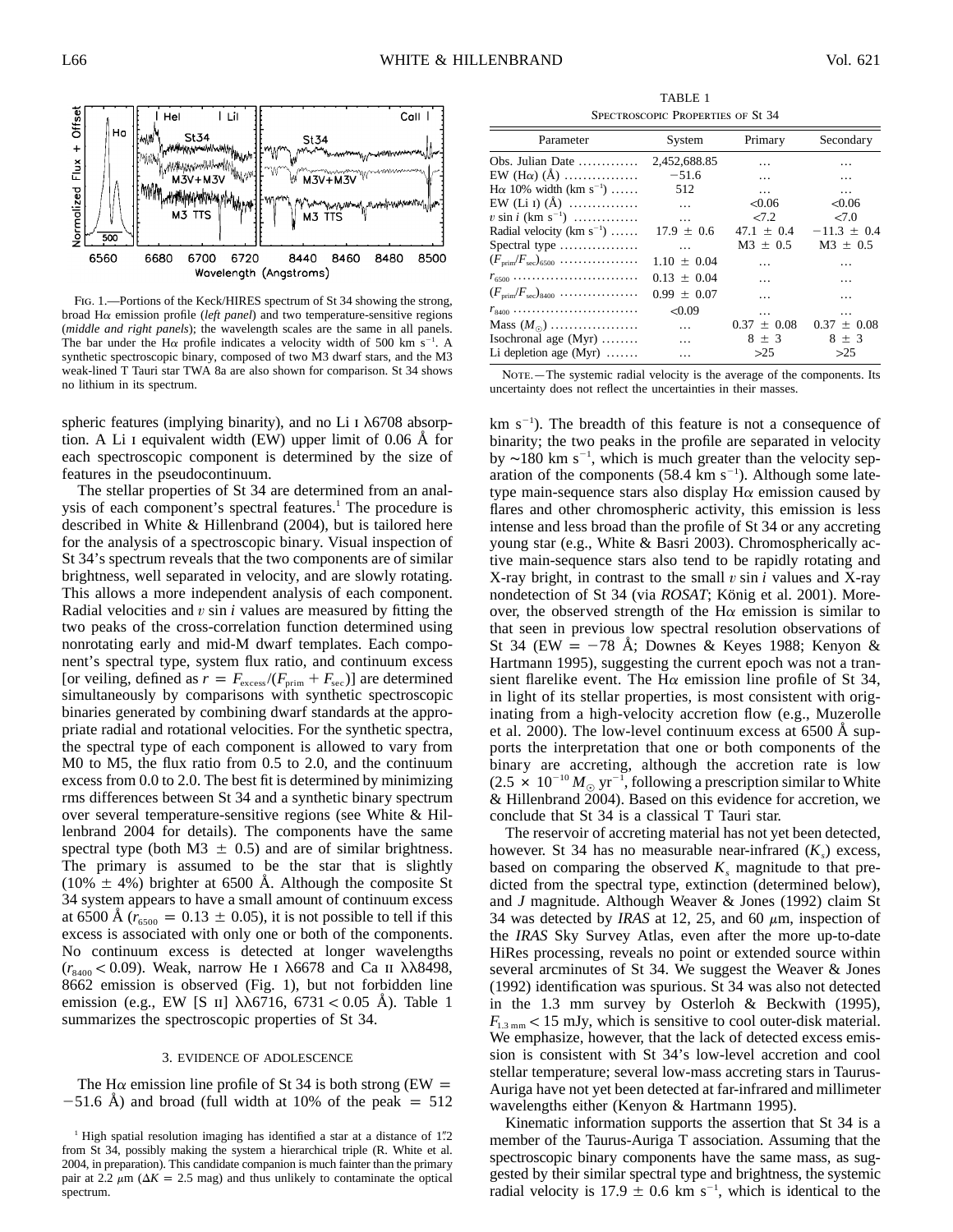mean of Taurus members  $(17.8 \text{ km s}^{-1})$ ; Hartmann et al. 1986). St 34 has a proper motion of  $\mu_{\alpha} = +1.8 \pm 3.5$  mas yr<sup>-1</sup> and  $\mu_{\delta} = -12.6 \pm 3.5$  mas yr<sup>-1</sup>, which, in combination with its radial velocity and an assumed Taurus distance of  $145 \pm 10$  pc (Bertout et al. 1999), corresponds to space motion of  $U =$  $-15.6 \pm 1.5$ ,  $V = -8.4 \pm 2.2$ , and  $W = -8.8 \pm 2.3$  km s<sup>-1</sup> (E. Mamajek 2004, private communication). This motion is statistically most consistent with that of lithium-rich Taurus members (e.g., Jones & Herbig 1979), as opposed to nearby moving groups (e.g.,  $\beta$  Pictoris; Zuckerman & Song 2004). Thus, based on evidence for extreme youth, spatial proximity (within 1.5 of L1558), and space motion, we conclude that St 34 is a member of the Taurus-Auriga T association.

Mass and age estimates for St 34 are determined by comparing the temperature and luminosity with the Baraffe et al. (1998) PMS evolutionary models. A temperature of 3415 K is assigned using the spectral type–temperature scale of Luhman et al. (2003), which is slightly hotter than a typical dwarf temperature scale, but yields coeval cluster populations in combination with this evolutionary model. A visual extinction of 0.24 mag is determined by comparing the  $J - H$  color to that expected for an M3 star (Kirkpatrick & McCarthy 1994), using a standard interstellar extinction law (Rieke & Lebofsky 1985). The Two Micron All Sky Survey magnitudes of St  $34$  are  $J =$  $10.69 \pm 0.02$ ,  $\dot{H} = 10.08 \pm 0.02$ , and  $K_s = 9.79 \pm 0.02$ ; no reliable optical colors are available. Luminosity is computed by applying a bolometric correction of  $+1.75$  to the reddeningcorrected *J* magnitude, which is split assuming equal contribution from each component of the binary. A distance of  $145 \pm 10$  pc yields  $log (L/L_{\odot}) = -1.03 \pm 0.06$  for each component. In the top panel of Figure 2, St 34 is shown on an H-R diagram, along with the Baraffe et al. (1998) evolutionary models. For each component, the implied age is  $8 \pm 3$  Myr, and mass is  $0.37 \pm 0.08$   $M_{\odot}$ . St 34 appears to be somewhat older than most stars in Taurus, which have an average age of 2–3 Myr (White & Ghez 2001), and are all thought to be younger than 4 Myr (Hartmann 2003).

In the bottom panel of Figure 2, the lithium abundance of St 34 is compared to the lithium-depletion predictions of the same Baraffe et al. (1998) evolutionary models. The Li  $\lambda$ 6708 equivalent width of  $\leq 0.06$  Å corresponds to a lithium abundance of  $log n(Li) \leq 0.3$  dex, following the curves of growth shown in Song et al. (2002; Fig. 2). This amount of depletion implies an age  $\geq$  25 Myr. Comparisons with other evolutionary models yield lithium-depletion ages that agree to within 20% (see, e.g., Burke et al. 2004).

#### 4. DISCUSSION AND IMPLICATIONS

#### 4.1. *A Possible Problem for Lithium-depletion Predictions*

Although the isochronal age inferred for St 34 is much younger than its lithium-depletion age, a distance of 90 pc instead of the assumed 145 pc would increase the isochronal age to 25 Myr, consistent with the lithium-depletion age. Similarly, if the assumed temperature is increased to 3600 K (which is 340 K hotter than a typical M3 dwarf temperature), the isochrone and lithium-depletion ages agree at 21 Myr. At an age  $\geq$  20 Myr, however, St 34 would be by far the oldest classical T Tauri star known; MP Mus in Scorpius-Centaurus (age ∼13 Myr; Mamajek et al. 2002) is currently thought to be one of the oldest. St 34 would also be older than typical cloud dispersal timescales  $\left($  <10–20 Myr; Palla & Galli 1997), which would call into question its association with Taurus-Auriga, as location and kinematics suggest. This large age for St 34 seems unlikely. Song et al. (2002) identified a similar dis-



Fig. 2.—*Top*: St 34 (*square*) and HIP 112312 A (*circle*) shown on an H-R diagram, along with the evolutionary models of Baraffe et al. (1998). Since both components of St 34 have the same temperature and luminosity, only one point is visible. *Bottom*: St 34 and HIP 112312 A are shown on a lithium abundance vs. temperature diagram, along with the isochrones predicted by the same Baraffe et al. (1998) models. Although the location of St 34 and HIP 112312 A on the H-R diagram suggests ages  $\leq 10$  million years, the depleted lithium abundance of both stars suggests ages older than ∼25 and ∼35 Myr, respectively.

crepancy between isochronal and lithium-depletion ages in the case of HIP 112312 A. The low lithium abundance of this M4 star implies an age  $\geq 35$  Myr, while its isochronal age, which is based on a *Hipparcos*-determined distance, is  $6 \pm 3$  Myr (Fig. 2). As with St 34, a hotter temperature could reconcile these ages at 20–25 Myr. Finally, we note that the lithium-depletion ages of young open clusters, including the Pleiades,  $\alpha$  Persei, IC 2391, and NGC 2547 (Burke et al. 2004), are all systematically larger than the isochronal ages fitted to both low-mass unevolved members and the upper main sequence near the nuclear turnoff (Stauffer et al. 2001; Jeffries & Naylor 2001). Overall, the emerging observational evidence suggests a problem with lithium-depletion ages, being systematically too old, although a problem with the PMS temperature scale, being too cool, cannot be ruled out.

## 4.2. *Implications for the Taurus Population*

If St 34 is a member of the Taurus-Auriga T association, as evidence suggests, it presents the first strong case for a significant age spread in this region. St 34 must be older than currently forming stars by an amount equal to the lithiumdepletion timescale. Evolutionary models suggest this could be as large as 21–25 Myr, but as noted above, these values appear to be extreme. The age spread would be more accurately constrained if additional older, possibly lithium-depleted, members are discovered. St 34 was easily identified because of its strong  $H\alpha$  emission. Lithium-depleted weak-lined T Tauri stars, on the other hand, even if identified and observed spectroscopically, would have been dismissed thus far as nonmembers. In order to estimate how many older weak-lined systems there could be in Taurus, we use the ratio of weak-lined to classical T Tauri stars in clusters of age ∼10 Myr, which range from ∼90% for the TW Hydrae association (age ∼8 Myr; Zuckerman & Song 2004) to ∼99% for the Sco-Cen subgroups (age ∼13 Myr; Mamajek et al. 2002). If surveys of these clusters are also biased by requiring the presence of lithium absorption for a member to be